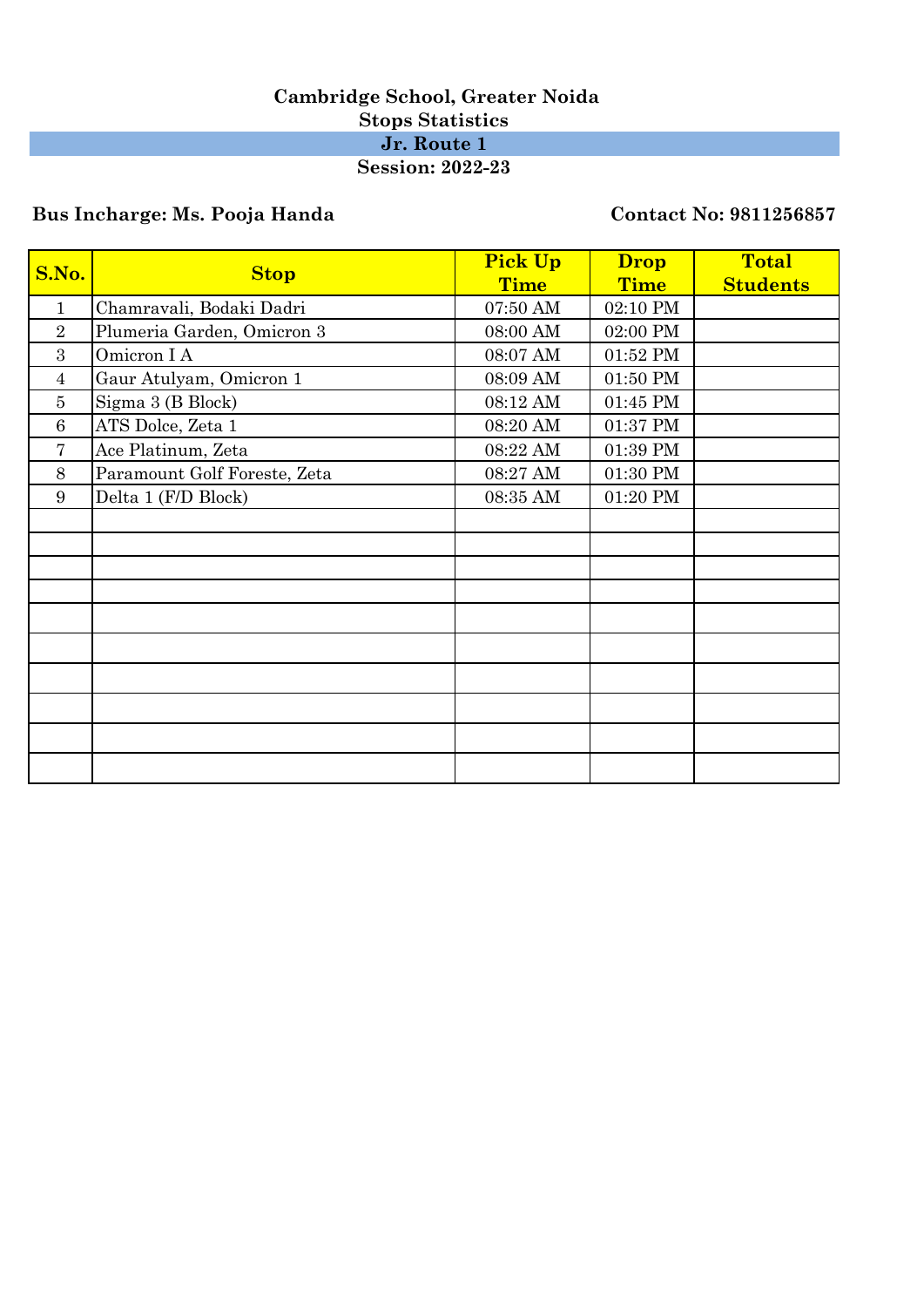### **Cambridge School, Greater Noida Stops Statistics Jr. Route 2 Session: 2022-23**

## **Bus Incharge: Ms. Sonali Contact No: 9313698033**

| S.No.          | <b>Stop</b>                                    | <b>Pick Up</b><br>Time | <b>Drop</b><br><b>Time</b> | <b>Total</b><br><b>Students</b> |
|----------------|------------------------------------------------|------------------------|----------------------------|---------------------------------|
| $\mathbf{1}$   | Mohanmandir Gali, Surajpur, Greater Noida      | 07:50 AM               | 02:15 PM                   |                                 |
| $\overline{2}$ | Malakpur, Greater Noida                        | 07:58 AM               | 02:03 PM                   |                                 |
| 3              | Express Park View, Chi V, Greater Noida        | 08:15 AM               | 01:53 PM                   |                                 |
| $\overline{4}$ | Purvanchal Royal City, Chi V, Greater<br>Noida | 08:17 AM               | 01:50 PM                   |                                 |
| 5              | Anand Ashray, P2, Greater Noida                | 08:25 AM               | 01:45 PM                   |                                 |
| 6              | NRI Residency (Near Pari Chowk)                | 08:32 AM               | 01:35 PM                   |                                 |
| $\overline{7}$ | Alpha 1 (A/C Block)                            | 08:35 AM               | 01:30 PM                   |                                 |
| 8              | Palm Court, Rail Vihar, Alpha 1                | 08:38 AM               | 01:25 PM                   |                                 |
| 9              | Alpha 2 (H Block)                              | 08:42 AM               | 01:20 PM                   |                                 |
| 10             | Beta 2 (I Block)                               | 08:45 AM               | $01:15$ PM                 |                                 |
| 11             | Beta 1 (B Block)                               | 08:48 AM               | 01:10 PM                   |                                 |
|                |                                                |                        |                            |                                 |
|                |                                                |                        |                            |                                 |
|                |                                                |                        |                            |                                 |
|                |                                                |                        |                            |                                 |
|                |                                                |                        |                            |                                 |
|                |                                                |                        |                            |                                 |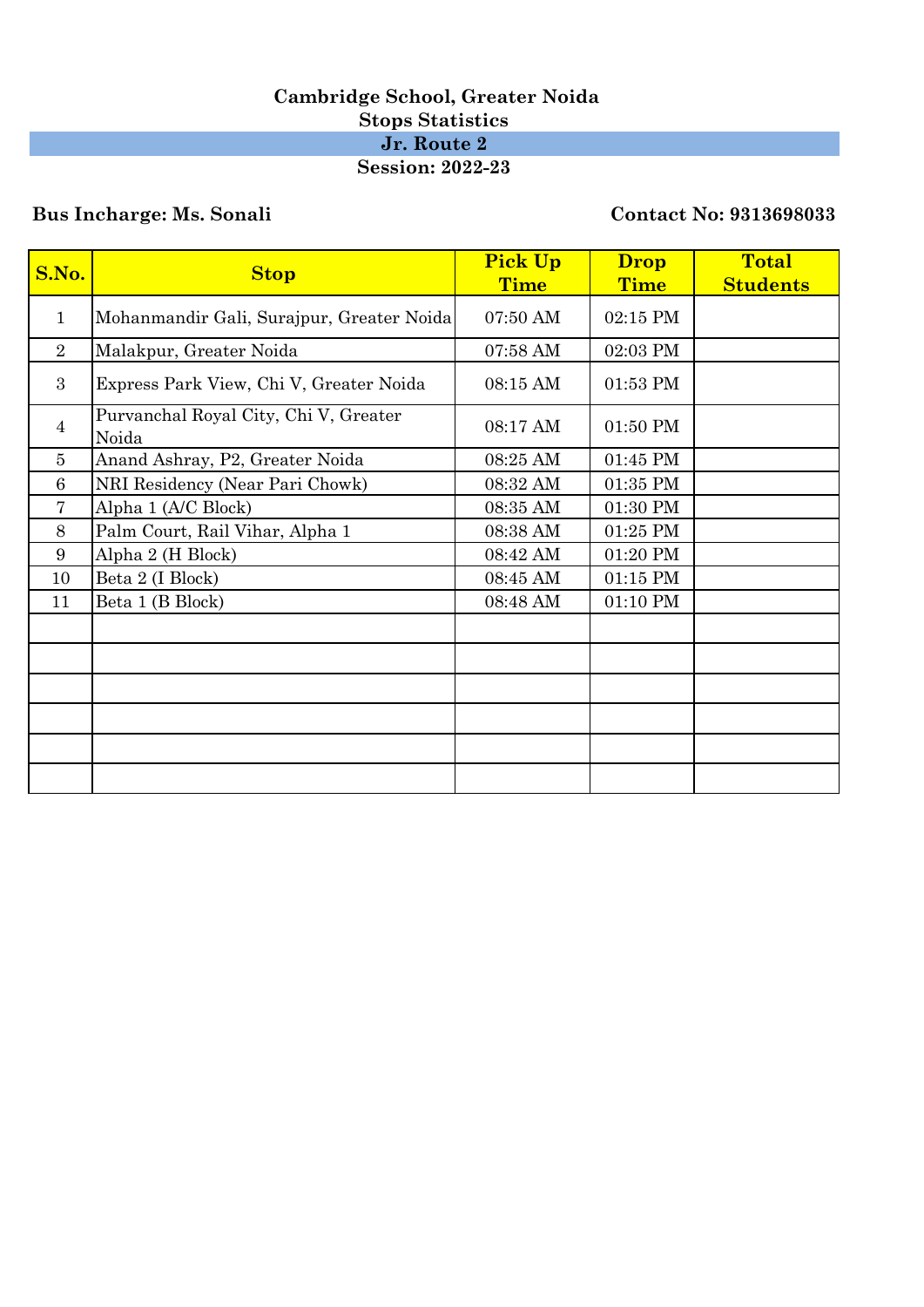### **Cambridge School, Greater Noida Stops Statistics Jr. Route 3 Session: 2022-23**

## **Bus Incharge: Ms. Kanika Contact No: 9650166155**

| S.No.          | <b>Stop</b>                             | <b>Pick Up</b><br><b>Time</b> | <b>Drop</b><br><b>Time</b> | <b>Total</b><br><b>Students</b> |
|----------------|-----------------------------------------|-------------------------------|----------------------------|---------------------------------|
| $\mathbf{1}$   | Kendriya Vihar 2, Sector 82, Noida      | 08:00 AM                      | 02:00 PM                   |                                 |
| $\overline{2}$ | Paramount Floraville, Sector 137, Noida | 08:15 AM                      | 01:50 PM                   |                                 |
| 3              | Supertech Ecociti, Sector 137, Noida    | 08:20 AM                      | 01:46 PM                   |                                 |
| $\overline{4}$ | Ajnara Daffodil, Sector 137, Noida      | 08:23 AM                      | 01:43 PM                   |                                 |
| 5              | Gulshan Ikebana                         | 08:35 AM                      | 01:30 PM                   |                                 |
|                |                                         |                               |                            |                                 |
|                |                                         |                               |                            |                                 |
|                |                                         |                               |                            |                                 |
|                |                                         |                               |                            |                                 |
|                |                                         |                               |                            |                                 |
|                |                                         |                               |                            |                                 |
|                |                                         |                               |                            |                                 |
|                |                                         |                               |                            |                                 |
|                |                                         |                               |                            |                                 |
|                |                                         |                               |                            |                                 |
|                |                                         |                               |                            |                                 |
|                |                                         |                               |                            |                                 |